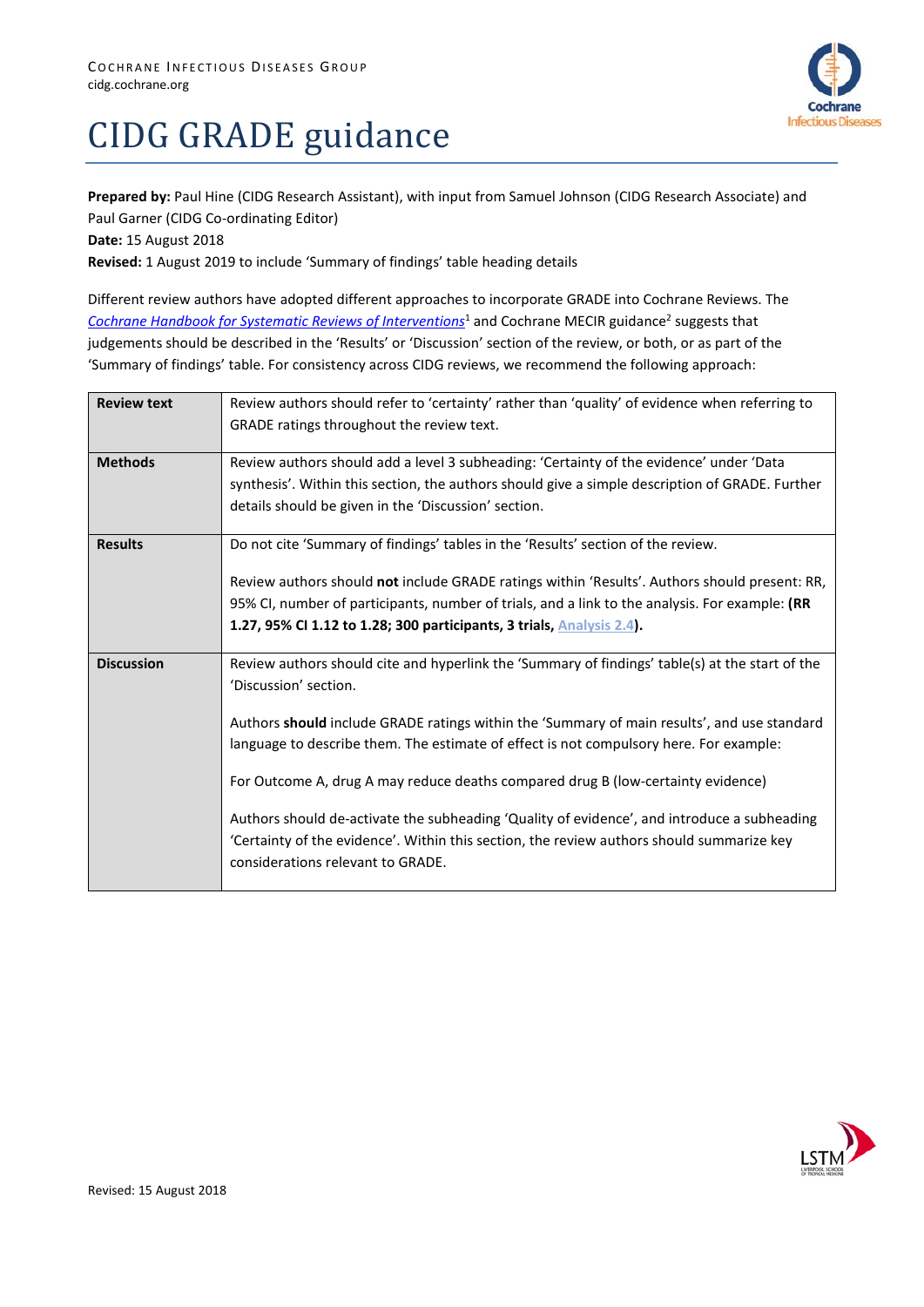

| 'Summary of<br>findings' table | The 'Summary of findings' table should present GRADE assessments as follows:                                                                                                                                                                                                                                                                                                                                |                                                                           |                  |          |                  |                                                                                                |                            |  |  |
|--------------------------------|-------------------------------------------------------------------------------------------------------------------------------------------------------------------------------------------------------------------------------------------------------------------------------------------------------------------------------------------------------------------------------------------------------------|---------------------------------------------------------------------------|------------------|----------|------------------|------------------------------------------------------------------------------------------------|----------------------------|--|--|
|                                | Table heading: 'Summary of findings table' 1                                                                                                                                                                                                                                                                                                                                                                |                                                                           |                  |          |                  |                                                                                                |                            |  |  |
|                                | Table subheading: intervention versus comparison for patient/population (in setting if<br>necessary)                                                                                                                                                                                                                                                                                                        |                                                                           |                  |          |                  |                                                                                                |                            |  |  |
|                                |                                                                                                                                                                                                                                                                                                                                                                                                             |                                                                           |                  |          |                  |                                                                                                |                            |  |  |
|                                |                                                                                                                                                                                                                                                                                                                                                                                                             | Patient or population: insert patient or population                       |                  |          |                  |                                                                                                |                            |  |  |
|                                | Setting: insert setting; (then in brackets list the date range covered in total by the included                                                                                                                                                                                                                                                                                                             |                                                                           |                  |          |                  |                                                                                                |                            |  |  |
|                                | studies (month yyyy to month yyyy) and countries in the included studies)<br>Intervention: insert intervention (including dose and timeframe if necessary)                                                                                                                                                                                                                                                  |                                                                           |                  |          |                  |                                                                                                |                            |  |  |
|                                |                                                                                                                                                                                                                                                                                                                                                                                                             | Comparison: insert comparison (including dose and timeframe if necessary) |                  |          |                  |                                                                                                |                            |  |  |
|                                | <b>Outcome</b><br><b>Anticipated absolute</b>                                                                                                                                                                                                                                                                                                                                                               |                                                                           |                  | Relative | <b>Number of</b> | <b>Certainty of</b>                                                                            | <b>Comments</b>            |  |  |
|                                |                                                                                                                                                                                                                                                                                                                                                                                                             | effects (95% CI)                                                          |                  | effect   | participants     | the                                                                                            |                            |  |  |
|                                |                                                                                                                                                                                                                                                                                                                                                                                                             | <b>Risk with</b>                                                          | <b>Risk with</b> | (95% CI) | (studies)        | evidence<br>(GRADE)                                                                            |                            |  |  |
|                                |                                                                                                                                                                                                                                                                                                                                                                                                             | Α                                                                         | В                |          |                  |                                                                                                |                            |  |  |
|                                | Death                                                                                                                                                                                                                                                                                                                                                                                                       | 5 per                                                                     | 7 per            | RR 1.24  | 3941             | $\oplus \oplus \oplus \ominus$                                                                 | <b>B</b> probably          |  |  |
|                                |                                                                                                                                                                                                                                                                                                                                                                                                             | 1000                                                                      | 1000             | (0.54)   | (7 RCTs)         | <b>MODERATE<sup>a</sup></b>                                                                    | makes                      |  |  |
|                                |                                                                                                                                                                                                                                                                                                                                                                                                             |                                                                           | (3 to 15)        | 2.84)    |                  |                                                                                                | little or no<br>difference |  |  |
|                                |                                                                                                                                                                                                                                                                                                                                                                                                             |                                                                           |                  |          |                  | Due to                                                                                         | to death                   |  |  |
|                                |                                                                                                                                                                                                                                                                                                                                                                                                             |                                                                           |                  |          |                  | imprecision                                                                                    | compared                   |  |  |
|                                |                                                                                                                                                                                                                                                                                                                                                                                                             |                                                                           |                  |          |                  |                                                                                                | to A.                      |  |  |
|                                | Column 5 'Certainty of the evidence (GRADE)' should include the GRADE, and a description of                                                                                                                                                                                                                                                                                                                 |                                                                           |                  |          |                  |                                                                                                |                            |  |  |
|                                | the reasons for downgrading. There should be a footnote to explain this decision in greater<br>depth. The structure of the footnote should be as follows:                                                                                                                                                                                                                                                   |                                                                           |                  |          |                  |                                                                                                |                            |  |  |
|                                |                                                                                                                                                                                                                                                                                                                                                                                                             |                                                                           |                  |          |                  |                                                                                                |                            |  |  |
|                                |                                                                                                                                                                                                                                                                                                                                                                                                             |                                                                           |                  |          |                  | 'Downgraded by 1 for serious imprecision: the confidence interval includes both no effect and  |                            |  |  |
|                                | clinically significant effect.'<br>'Downgraded by 2 for very serious risk of bias: all studies at serious risk of bias.'<br>Column 6 'Comments' should explain in plain language the authors' interpretation. Where<br>possible this should use standard terminology provided by Cochrane Norway <sup>3</sup> , however the<br>review authors may need to adapt this depending on the nature of the review. |                                                                           |                  |          |                  |                                                                                                |                            |  |  |
|                                |                                                                                                                                                                                                                                                                                                                                                                                                             |                                                                           |                  |          |                  |                                                                                                |                            |  |  |
|                                |                                                                                                                                                                                                                                                                                                                                                                                                             |                                                                           |                  |          |                  |                                                                                                |                            |  |  |
|                                |                                                                                                                                                                                                                                                                                                                                                                                                             |                                                                           |                  |          |                  |                                                                                                |                            |  |  |
|                                |                                                                                                                                                                                                                                                                                                                                                                                                             |                                                                           |                  |          |                  |                                                                                                |                            |  |  |
| <b>Abstract</b>                |                                                                                                                                                                                                                                                                                                                                                                                                             |                                                                           |                  |          |                  | The abstract should include a simple description of the findings, and: RR, 95% CI, number of   |                            |  |  |
|                                | participants, number of trials, and GRADE. For example, (RR 0.59, 95% confidence interval (CI)<br>0.26 to 1.31, 4 RCTs, 3068 participants, low-certainty evidence)                                                                                                                                                                                                                                          |                                                                           |                  |          |                  |                                                                                                |                            |  |  |
| <b>Plain language</b>          |                                                                                                                                                                                                                                                                                                                                                                                                             |                                                                           |                  |          |                  | This should include the plain language description of the authors' interpretation using GRADE. |                            |  |  |
| summary                        |                                                                                                                                                                                                                                                                                                                                                                                                             |                                                                           |                  |          |                  |                                                                                                |                            |  |  |
|                                |                                                                                                                                                                                                                                                                                                                                                                                                             |                                                                           |                  |          |                  |                                                                                                |                            |  |  |